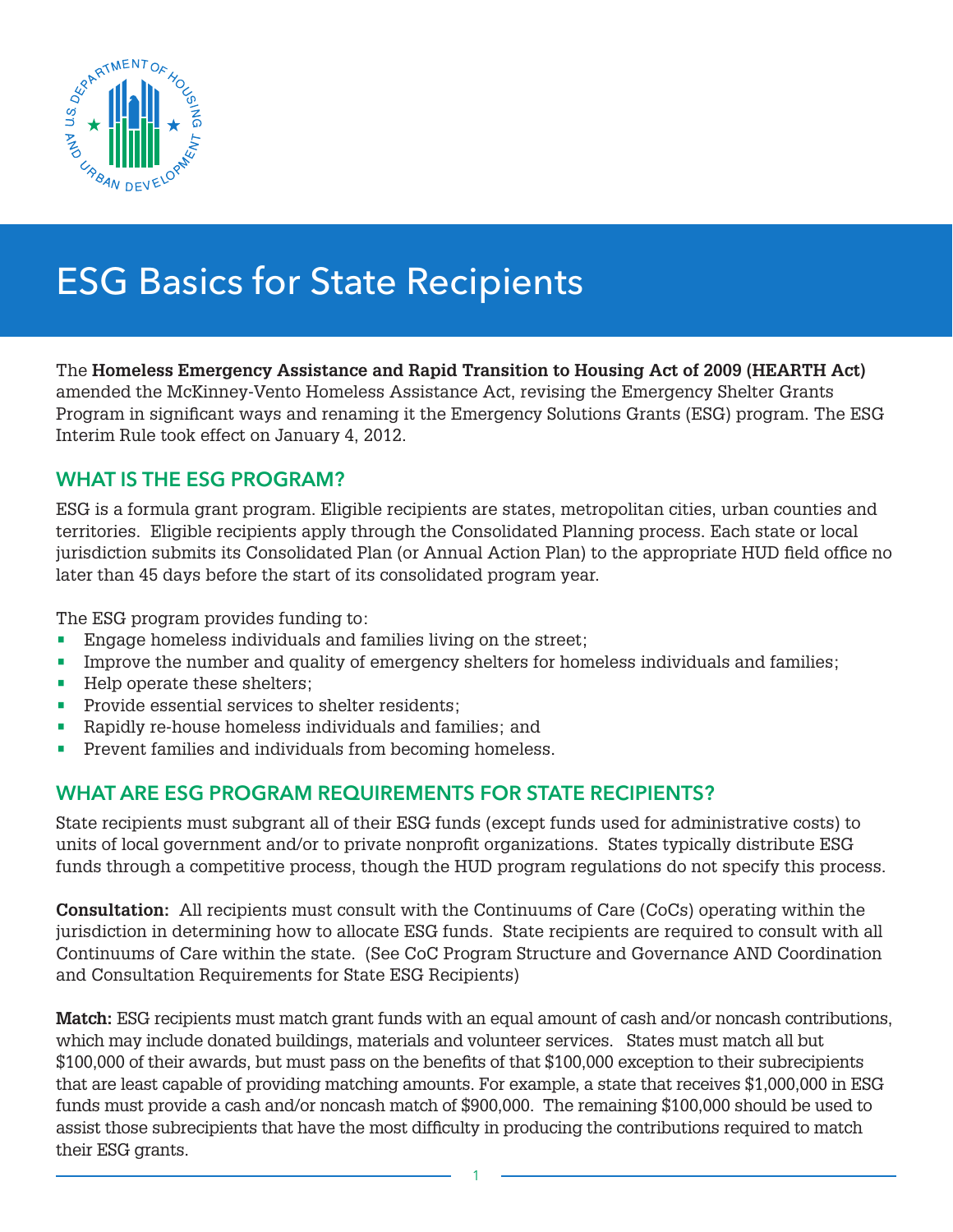**Obligation and Expenditure:** State ESG recipients must obligate all funds, except the amount for administrative costs and HMIS costs (if the state is an HMIS lead), within 60 days after the date HUD signs the grant agreement. In turn, local government subrecipients must obligate all ESG funds within 120 days after the state obligates its funds to those subrecipients. State recipients must make expenditures and drawdown funds through IDIS at least once each quarter.

All grant funds must be expended within 24 months after HUD signs the grant agreement with the ESG recipient.

**Written Standards:** State recipients must establish and consistently apply, or require that subrecipients establish and consistently apply, written standards for providing ESG assistance. At a minimum these written standards must include:

• Standard policies and procedures for evaluating eligibility for ESG assistance;

- Standards for targeting and providing essential services related to street outreach;
- Policies and procedures for:
	- 1. admission, diversion, referral, and discharge by emergency shelters, including standards on length of stay, and safeguards to meet the safety and shelter needs of special populations, and those with the highest barriers to housing;
	- 2. assessing, prioritizing, and reassessing needs for essential services related to emergency shelter;
	- 3. coordination among providers of emergency shelter, essential services, homelessness prevention, rapid rehousing assistance; other homeless assistance; and mainstream service and housing providers
	- 4. determining and prioritizing provision of homelessness prevention assistance and rapid rehousing assistance;
- Standards for determining:
	- 1. what percentage or amount of rent and utilities costs each participant must pay while receiving homelessness prevention or rapid re-housing assistance;
	- 2. how long a participant will be provided with rental assistance and whether and how the amount of that assistance will be adjusted over time; and
	- 3. the type, amount, and duration of housing stabilization and/or relocation services to provide, including limits on the homelessness prevention or rapid rehousing assistance each participant may receive, such as:
		- a. maximum amount of assistance;
		- b. maximum number of months the participant receives assistance; or
		- c. maximum number of times the program participant may receive assistance.

Written standards developed by the state must be included in the state's Consolidated Plan. If the state decides to allow the written standards to be established by its subrecipients, the state must describe its requirements for these standards in its Consolidated Plan.

**HMIS Participation:** The recipient must ensure that data on all persons served and all activities assisted under ESG are entered into the applicable community-wide HMIS in the area in which those persons and activities are located, or a comparable database, in accordance with HUD's standards on participation, data collection, and reporting under a local HMIS (or comparable database for victim services providers). See the **ESG Program HMIS Manual** for more information.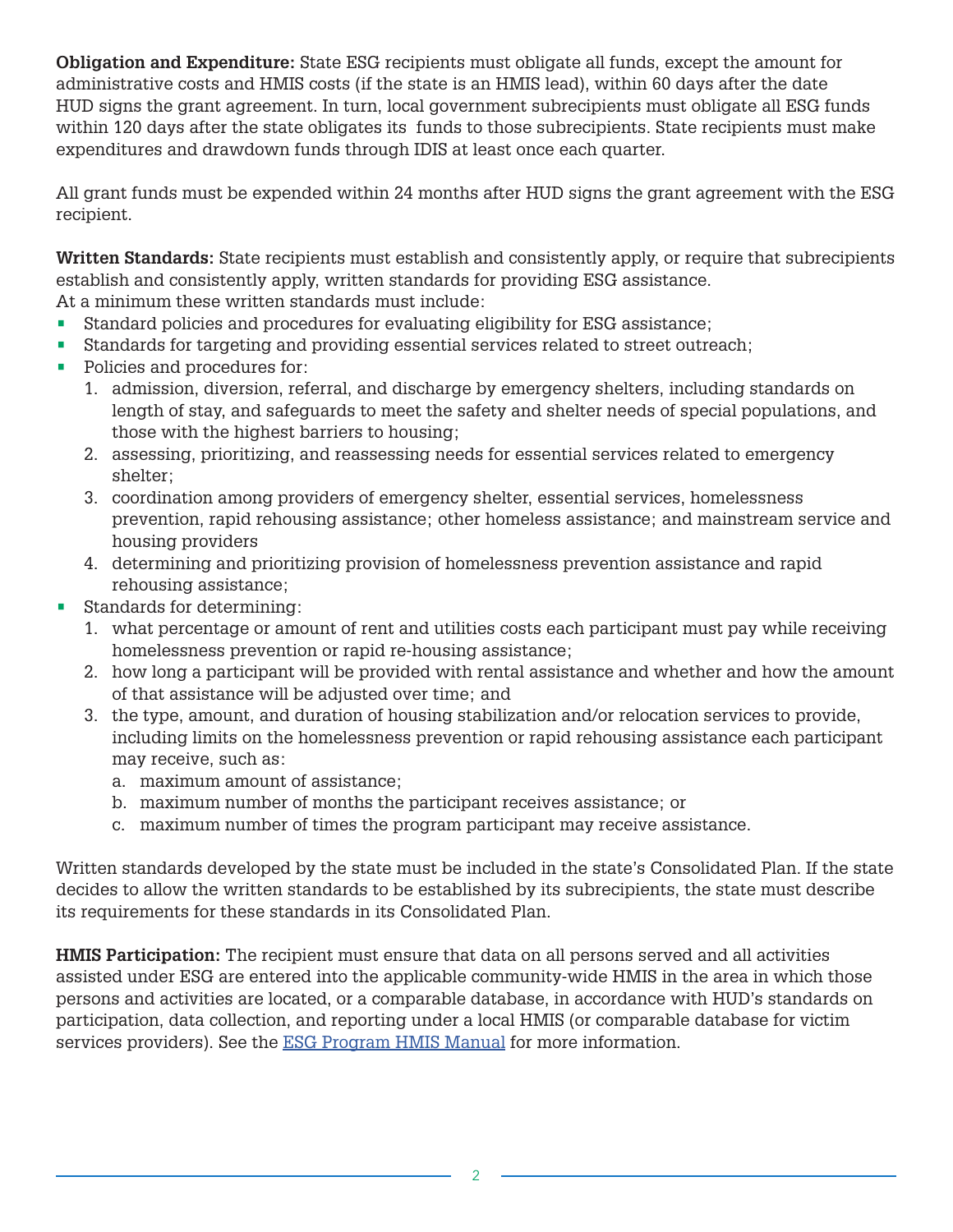# WHAT ACTIVITIES CAN THE ESG PROGRAM SUPPORT?

ESG funds may be used to support activities under the following program components (in addition to administrative costs):

- Street outreach
- **Emergency Shelter**
- Homelessness Prevention
- Rapid Re-housing
- Data Collection

Eligibility requirements for program participants vary by component as indicated in each section below.

#### **Street Outreach**

Services related to reaching out to unsheltered homeless individuals and families, connecting them with emergency shelter, housing, or critical services, and providing them with urgent, non-facilitybased care.

- **• Eligible costs:** engagement, case management, emergency health and mental health services, transportation, and services for special populations. See 24 CFR 576.101.
- **• Eligible program participants:** Individuals and families who qualify as homeless under paragraph (1) (i) of the "homeless" definition under 24 CFR 576.2.

Note: The total amount of the recipient's fiscal year grant that may be used for street outreach and emergency shelter activities cannot exceed the greater of: 1) 60% of the fiscal year grant; or 2) the amount of FY 2010 grant funds committed for homeless assistance activities.

#### **Emergency Shelter**

- **•** Eligible costs:
	- o **Renovation** (including major rehabilitation or conversion) of a building to serve as an emergency shelter. The shelter must be owned by a government entity or private nonprofit organization and must serve homeless persons for at least 3 or 10 years, depending on the type of renovation and the value of the building.
	- o **Essential Services**, including case management, child care, education services, employment assistance and job training, outpatient health services, legal services, life skills training, mental health services, substance abuse treatment services, transportation, and services for special populations.
	- o **Shelter Operations**, including maintenance, rent, repair, security, fuel, equipment, insurance, utilities, food, furnishings, and supplies necessary for the operation of the emergency shelter. May include a hotel or motel voucher where no appropriate emergency shelter is available for a homeless family or individual.

Note: Property acquisition and new construction are not eligible ESG activities. The total amount of the recipient's fiscal year grant that may be used for street outreach and emergency shelter activities cannot exceed the greater of: 1) 60% of the fiscal year grant; or 2) the amount of FY 2010 grant funds committed for homeless assistance activities.

• Eligible program participants: Individuals and families meeting the criteria of the "homeless" definition under 24 CFR 576.2.

#### **Homelessness Prevention**

Housing relocation and stabilization services, and short-and/or medium-term rental assistance as necessary to prevent individual or family homelessness. Costs are eligible to the extent necessary to help the participant